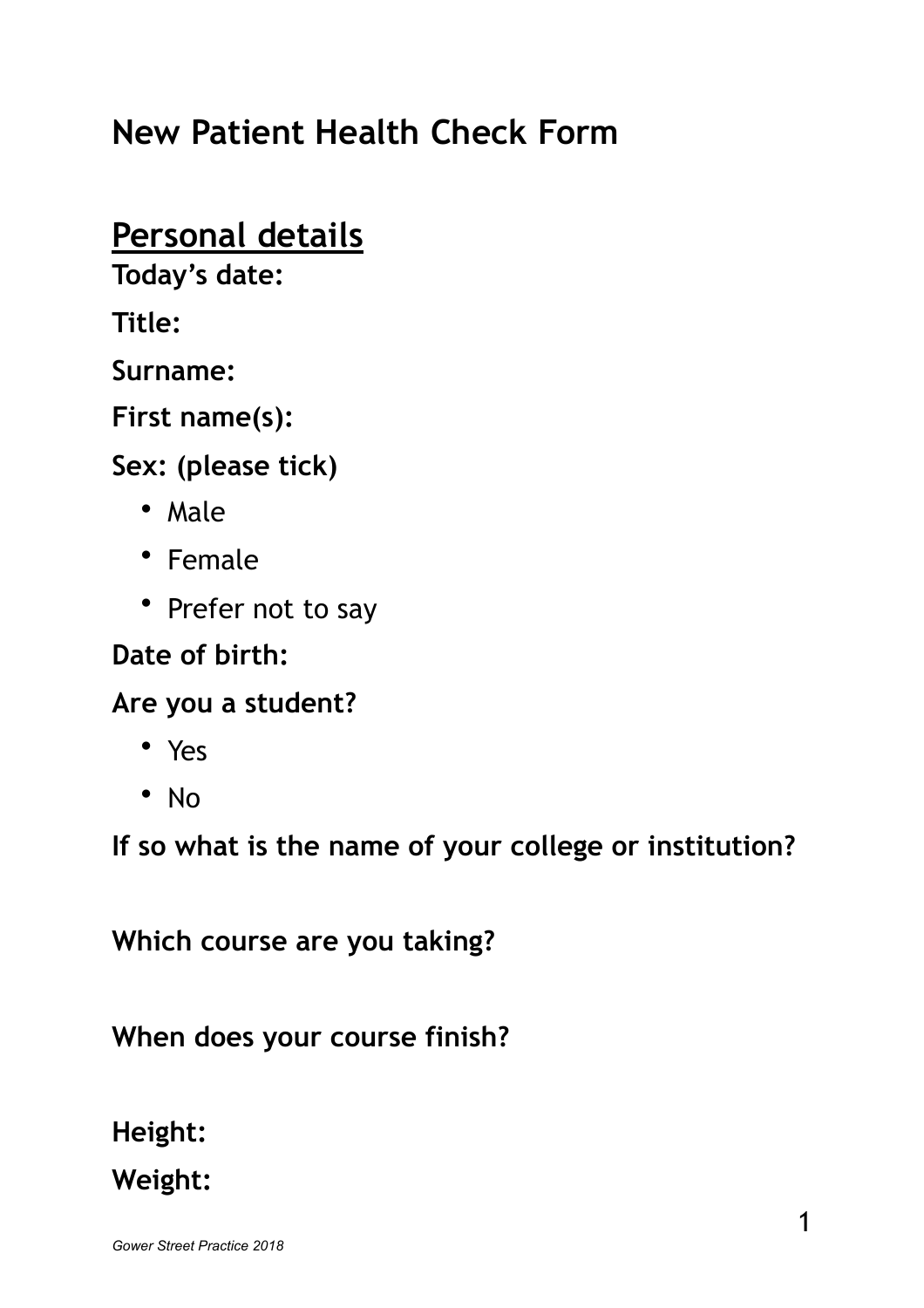# **Communication support needs**

**Do you have any information and communication support needs?** For example, would you like information in **Large Print** or **Easy Read** format? Do you use a hearing aid or communicate in **British Sign Language**? Do you need a language interpreter?

**Please tell us your preferences:** 

**My GP can share my communication needs and preferences with other health services.** 

- Yes
- No

## **Medical History**

**Do you have or have you ever had any significant medical problems? E.g. diabetes, heart disease, cancer etc. Please specify dates of onset and operations.**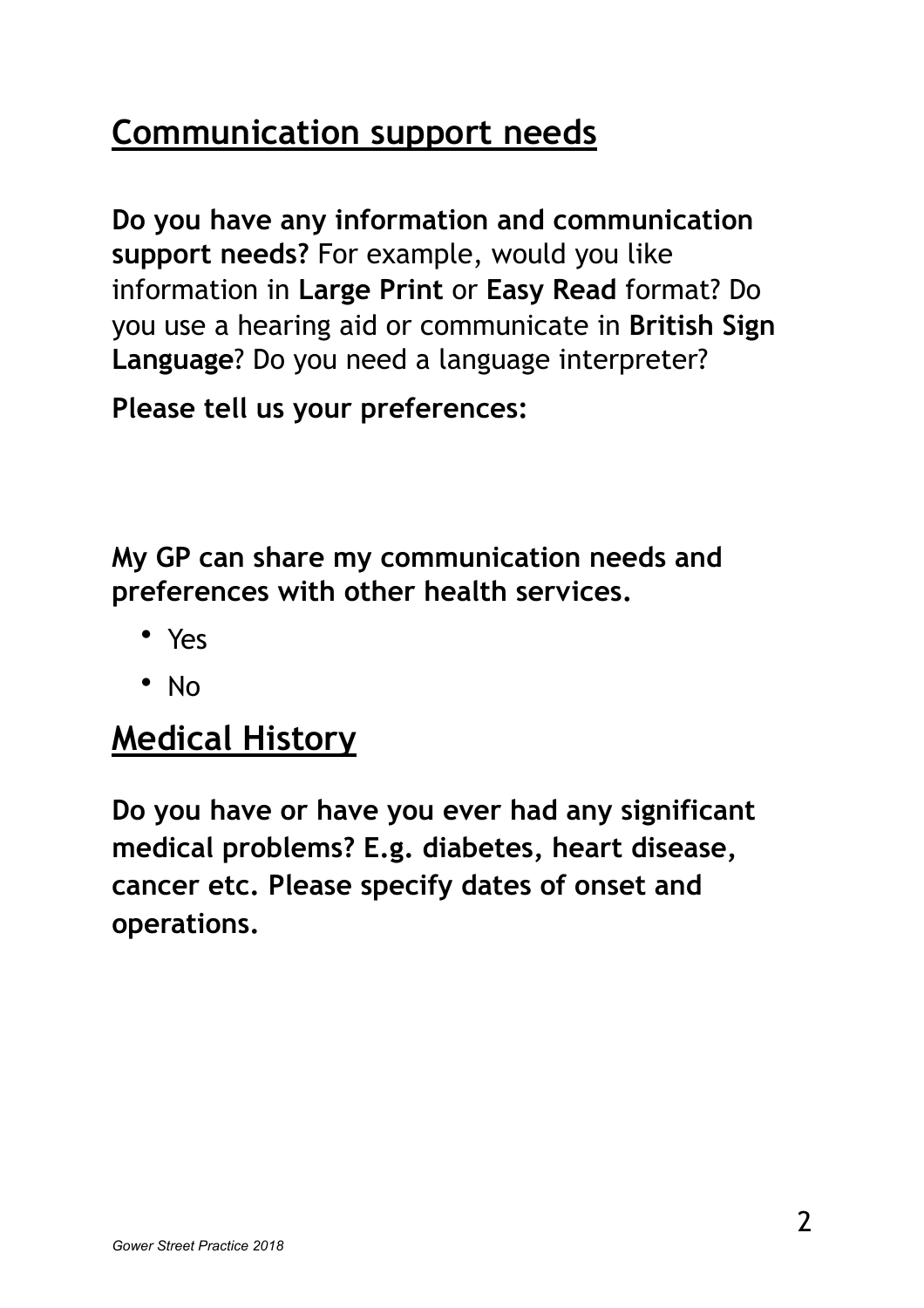**Do you take any medicines? Please list.** 

**Do you have a family history of significant illness? E.g. diabetes, heart disease, cancer etc.** 

**Do you have any allergies? Please list them.** 

### **Carers**

Carers are people who care for a family member, a friend or another person in need of assistance or support with daily living.

#### **Are you a Carer?**

- Yes
- No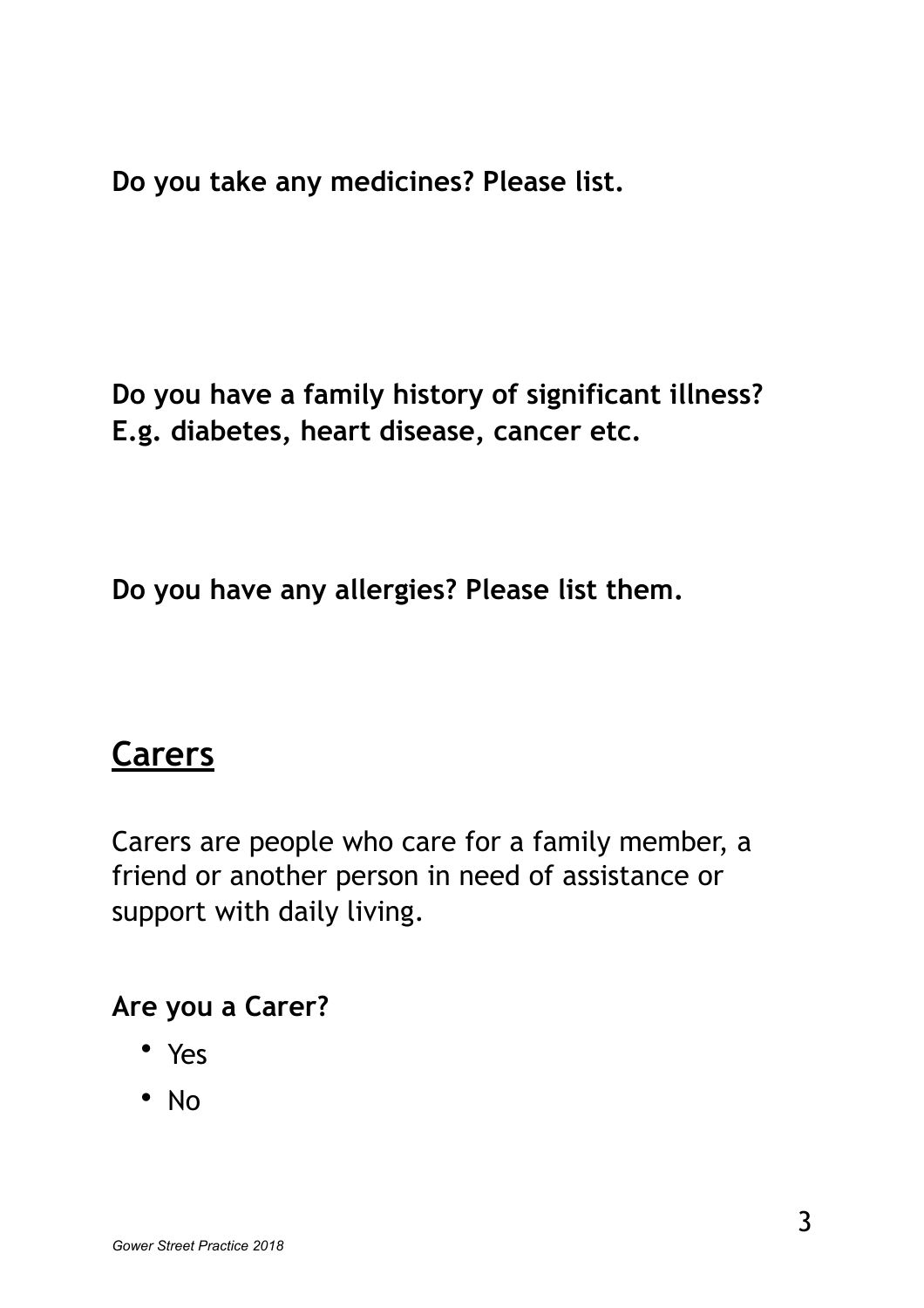#### **Do you have a Carer?**

- Yes
- No

If the answer to either of these questions regarding carers is yes then please ask reception for another form.

# **Ethnic group and language**

### **Please tick below which best describes your ethnicity:**

- White British
- White Irish
- Any other white background
- Pakistani or British Pakistani
- Bangladeshi or British Bangladeshi
- Indian or British Indian
- Any other Asian background
- Mixed White & Black Caribbean
- Mixed White & Black African
- Mixed White & Asian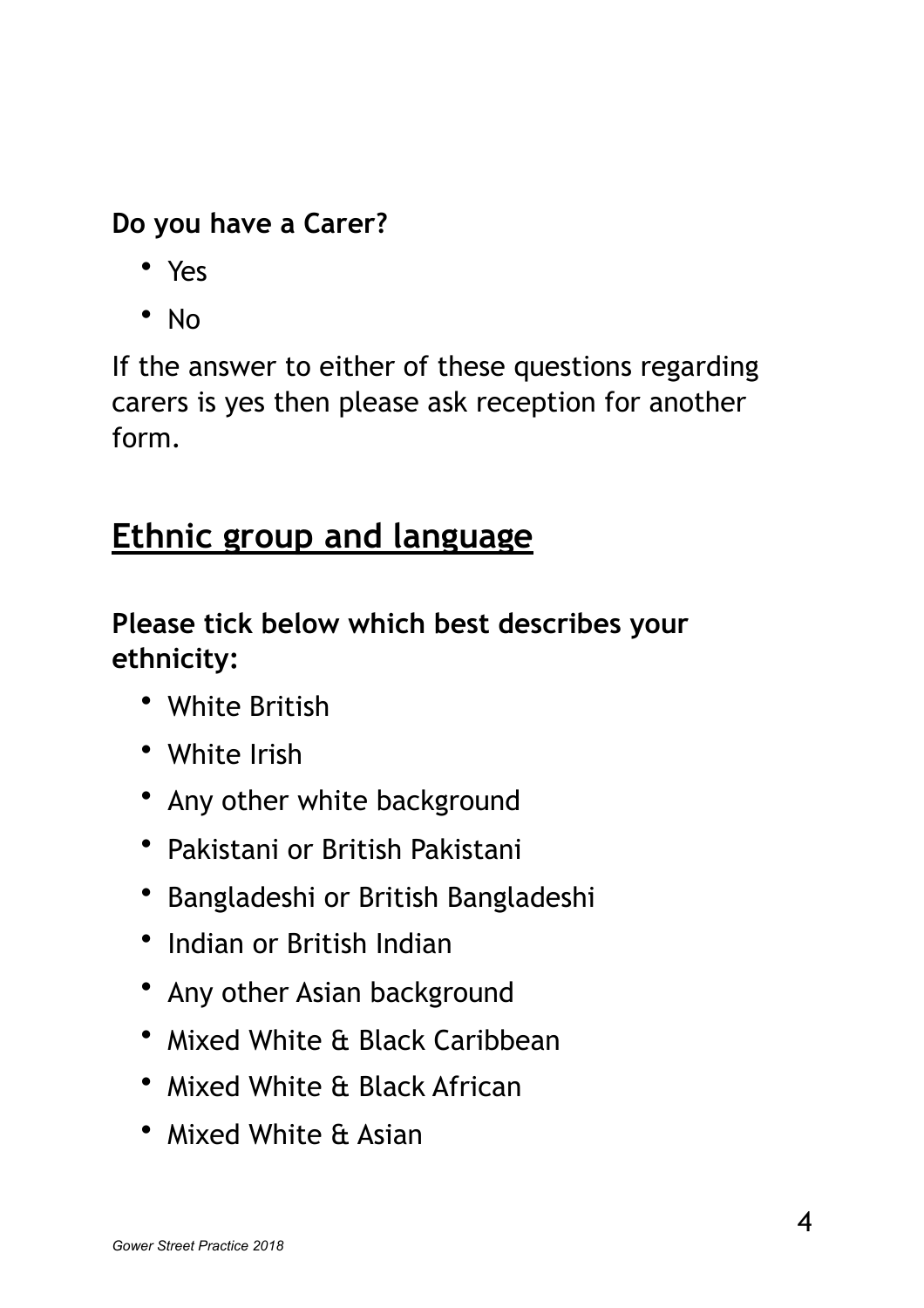- Any other mixed background
- Black or Black British, Caribbean
- Black or Black British, African
- Any other Black background
- Chinese
- Any other ethnic group

#### **What is your main spoken language?**

#### **Do you need an interpreter?**

- Yes
- No

# **Lifestyle: smoking**

#### **Do you smoke or have you ever smoked?**

- Yes
- No

If no, skip to the next section.

**How many cigarettes do you smoke daily?** 

#### **Are you an ex-smoker?**

- Yes
- No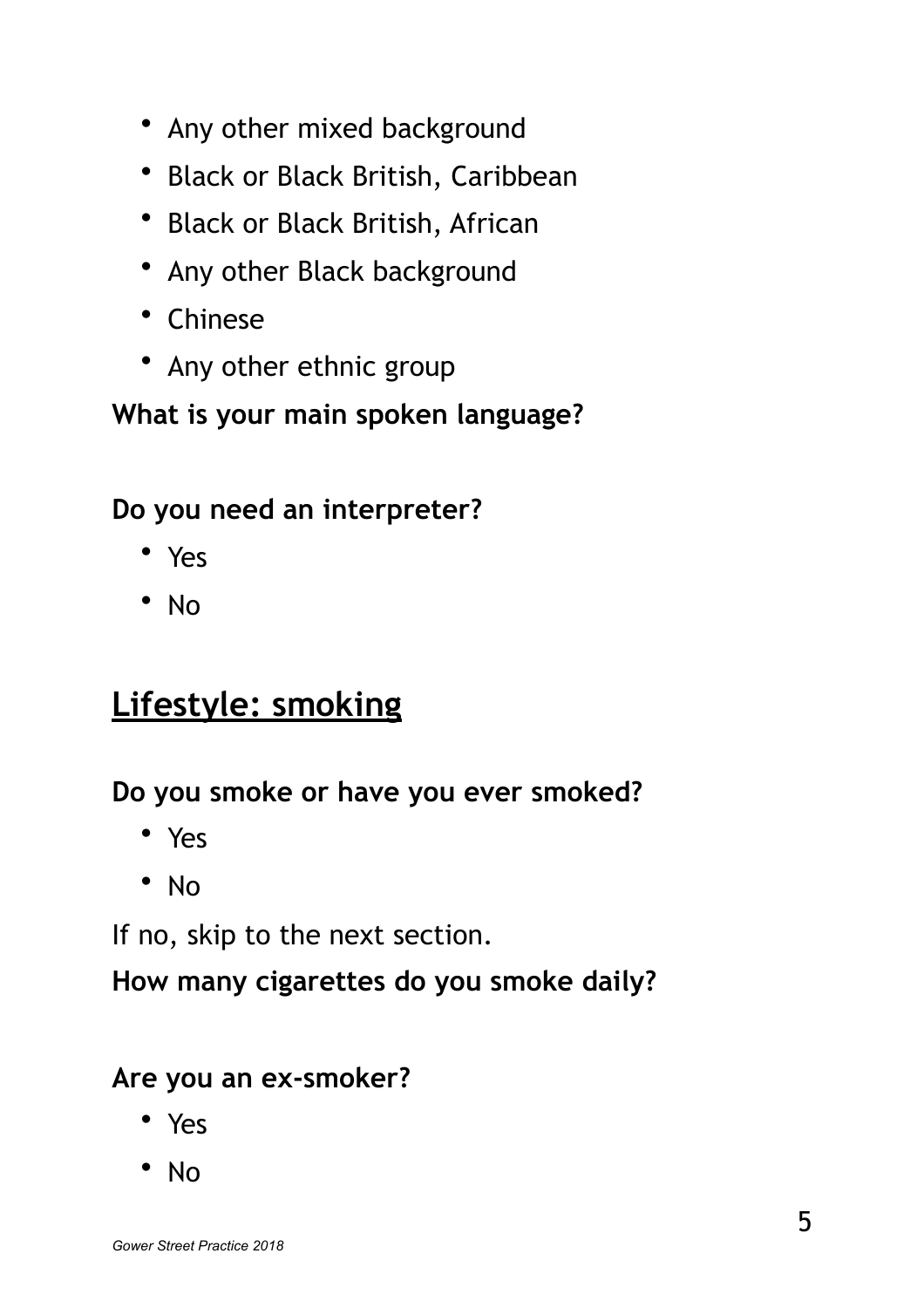**If yes, how many did you used to smoke daily?** 

**If yes, when did you give up?** 

## **Lifestyle: alcohol**

**Do you drink alcohol?** 

- Yes
- No

If no, skip to the next section.

**How many units per week:** 

**How often do you have a drink that contains alcohol?** 

- Never (0)
- Monthly or less (1)
- 2-4 times per month (2)
- 2-3 times per week (3)
- 4+ times per week (4)

**How many standard alcoholic drinks do you have on a typical day when you are drinking?** 

- $1-2(0)$
- $3-4(1)$
- $5-6(2)$
- $7-9(3)$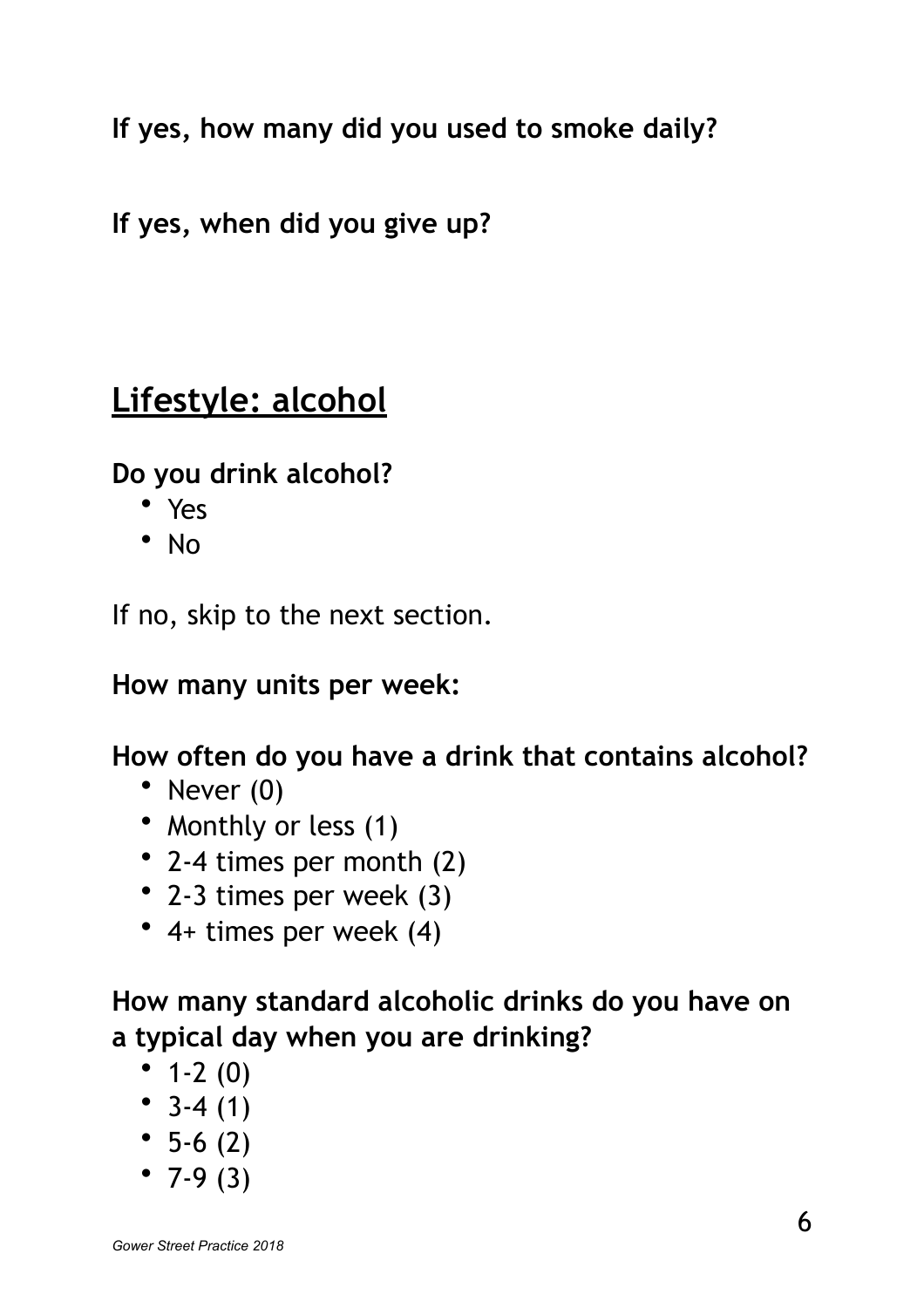•  $10+(4)$ 

#### **How often do you have 6 or more standard drinks on one occasion?**

- Never (0)
- Less than monthly (1)
- Monthly (2)
- Weekly (3)
- Daily or almost daily (4)



### **TOTAL SCORE =**

# **Questions for women only**

#### **Have you had a cervical smear test?**

- Yes
- No

#### **If yes, what was the result? (if known)**

- Normal
- Abnormal

### **Date (if known): Where was it done? (e.g. GP, sexual health clinic) Was it done by a GP in the UK?**

- Yes
- No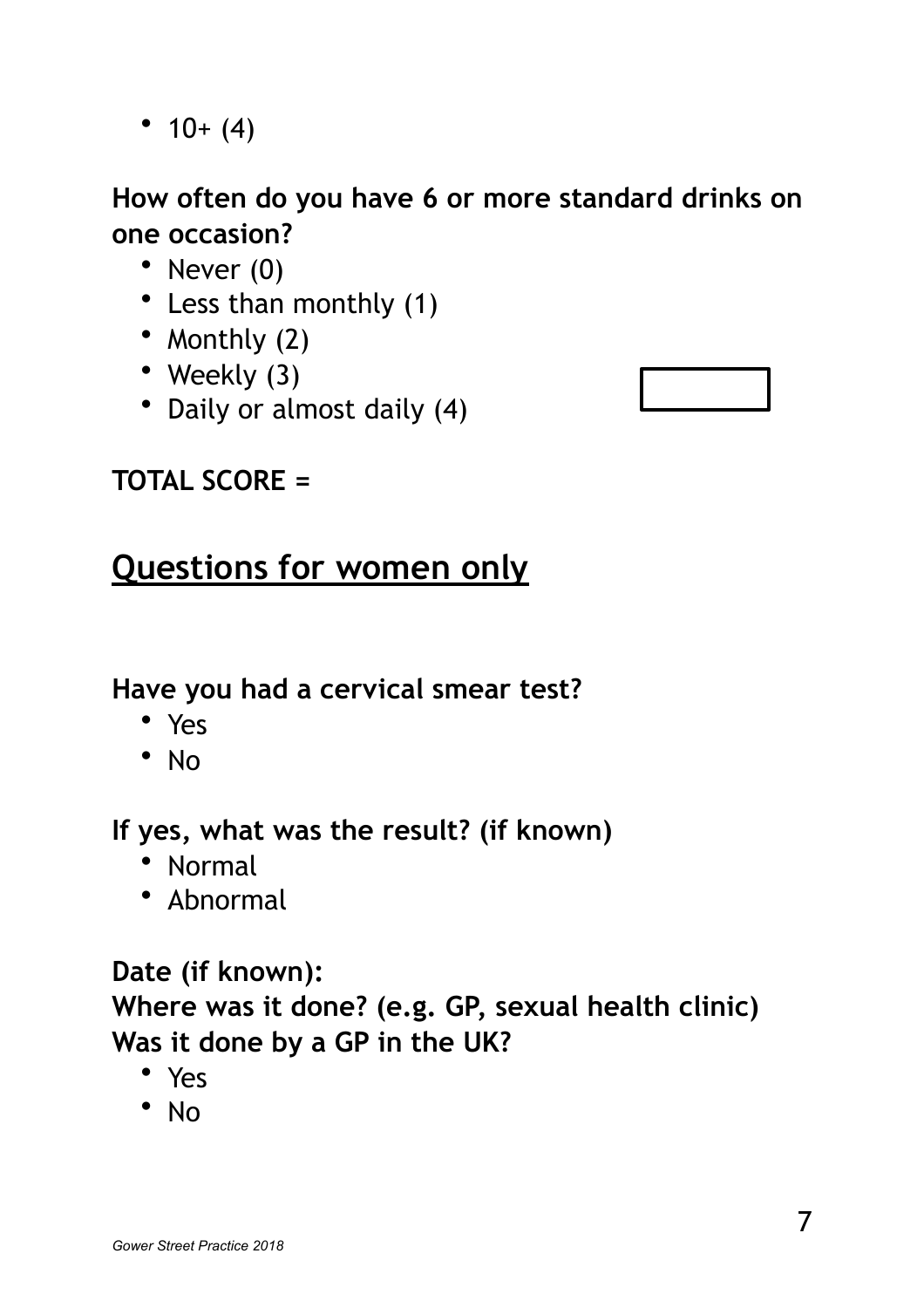**Have you ever had an abnormal results?** 

- Yes
- No

# **Additional Information**

Would you like an HIV test?

- Yes
- No

If you answer yes we will send you a form to have the test done.

### **Immunisations**

**Please state which immunisations you have had and which year you had them (if known).** 

## **Data sharing**

#### **Camden Integrated Digital Record**

Camden Integrated Digital Record (CIDR), enables your Camden care providers to view the relevant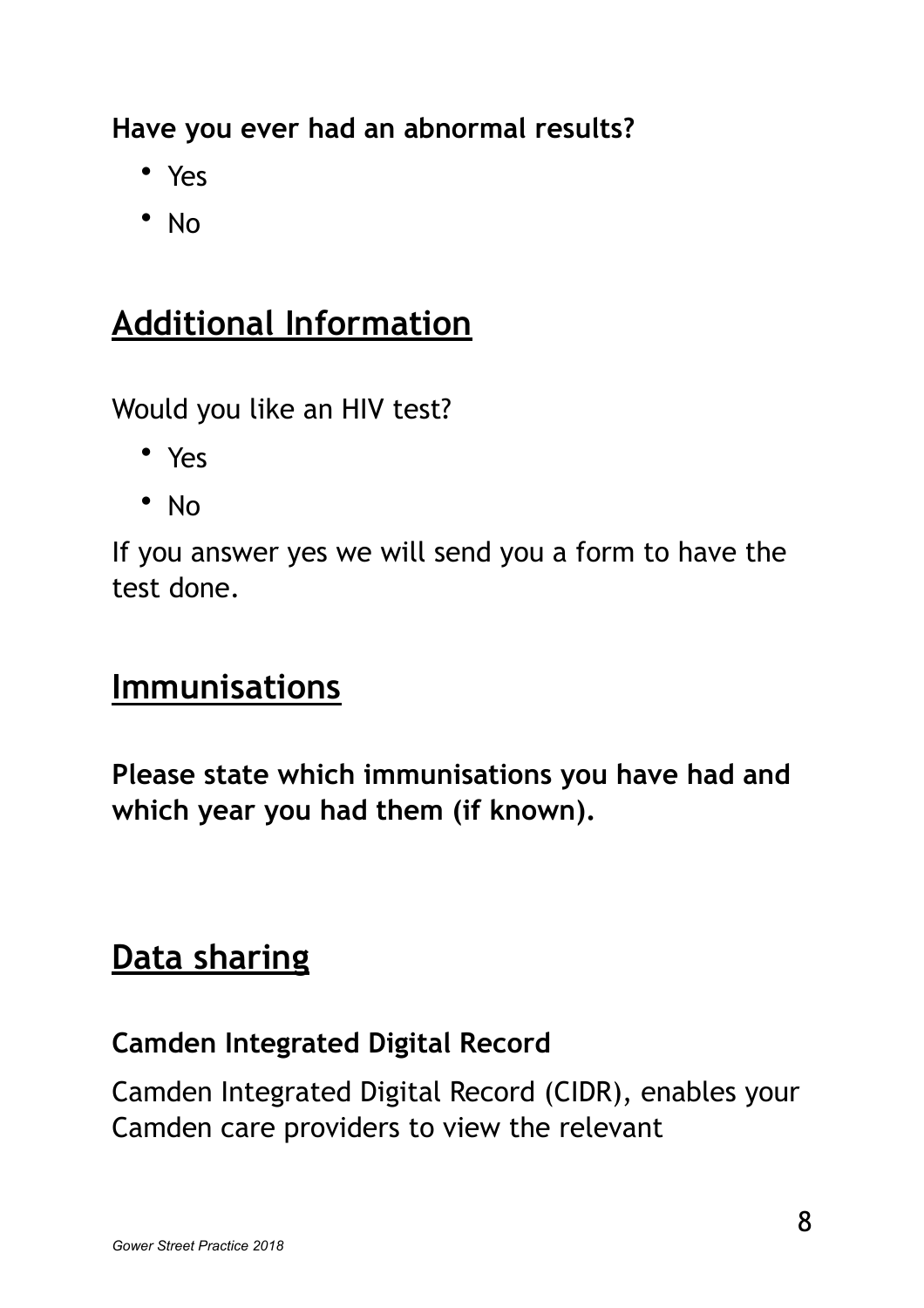information about the care you receive, and so give you the best possible care.

**I want to opt in to CIDR so Camden care providers can see my records when they are treating me.** 

- Yes
- No

#### **Summary Care Record**

If you have a Summary Care Record your health care providers can view information about your medical needs when you're admitted to hospital, when treating you in an emergency, or when your practice is closed. The information they can see is your:

- current medication
- bad reactions to medicines
- allergies

### **I want to have a Summary Care Record.**

- Yes
- No

### **Care.Data** –

This is so the NHS can use information to get a complete picture of what is happening across health and social care and to plan services according to what works best. It helps the NHS understand the health